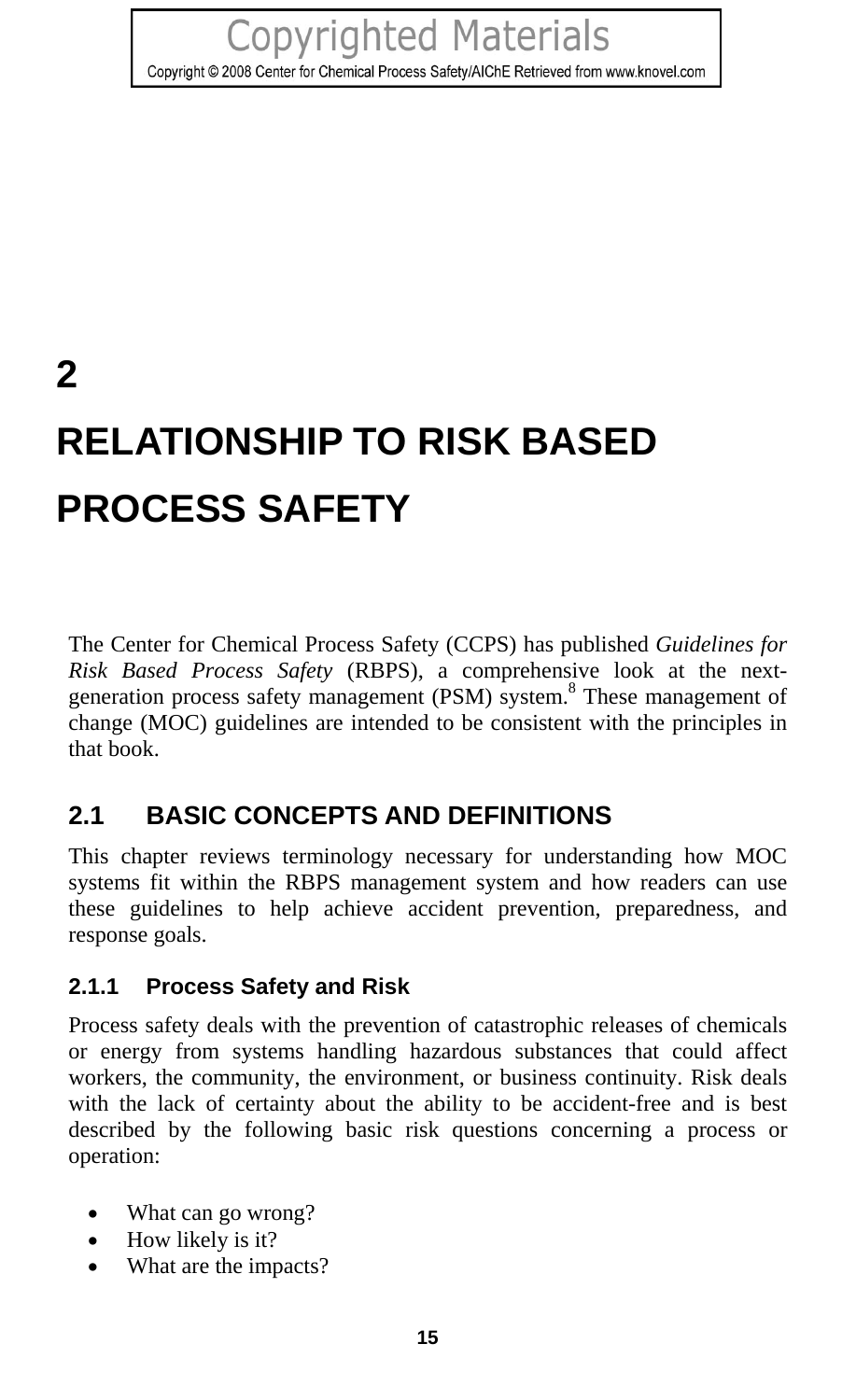#### **16 GUIDELINES FOR MANAGEMENT OF CHANGE SYSTEMS**

Based on the level of understanding of answers to these three basic risk questions and knowledge of regulatory and other constraints, a company can determine how it can best manage change in order to manage risk. Early in the life cycle of a process (i.e., conceptual design), limited information typically exists to answer all three of these questions – normally only enough information exists to understand the hazards of the chemicals/process. Once a process moves into the detailed design stage or is put into operation at a site, more detailed answers to these three questions can be discovered.

Understanding of risk helps a company decide how to shape its PSM activities. Even in a highly regulated environment, process safety professionals have a wide range of options to choose from when deciding how much technical rigor to incorporate into the PSM activities at their facilities. Sometimes this flexibility is limited by regulatory constraints, which define a minimum standard of performance for process safety activities. In some cases, an industry consensus standard or internal company requirement may shape or limit the process safety professional's design or improvement options. The range of options may be further constrained by corporate policies, standards, or guidelines.

Understanding risk is the most important part of a foundation for determining the type, capability, and dependability of the MOC system a facility needs.

#### **2.1.2 Management Systems**

Causes of chemical process accidents fall into one or more of the following categories:

- Technology failures
- Human failures
- Management system failures
- External circumstances/natural disasters

For many years, companies focused their accident prevention efforts on addressing technology and human factors. Incidents continued to occur despite industry efforts. In the mid-1980s, following a series of serious chemical accidents around the world, companies, industries, and governments began to focus on management systems (or lack thereof) as the underlying cause of these accidents. As a result, a large effort was launched to find ways to accelerate the industry adoption of a management systems approach to solving process safety problems.

Management system approaches had already begun to take root in the area of product quality, as evidenced by the establishment of various Total Quality Management frameworks. Moreover, the evolution of integrating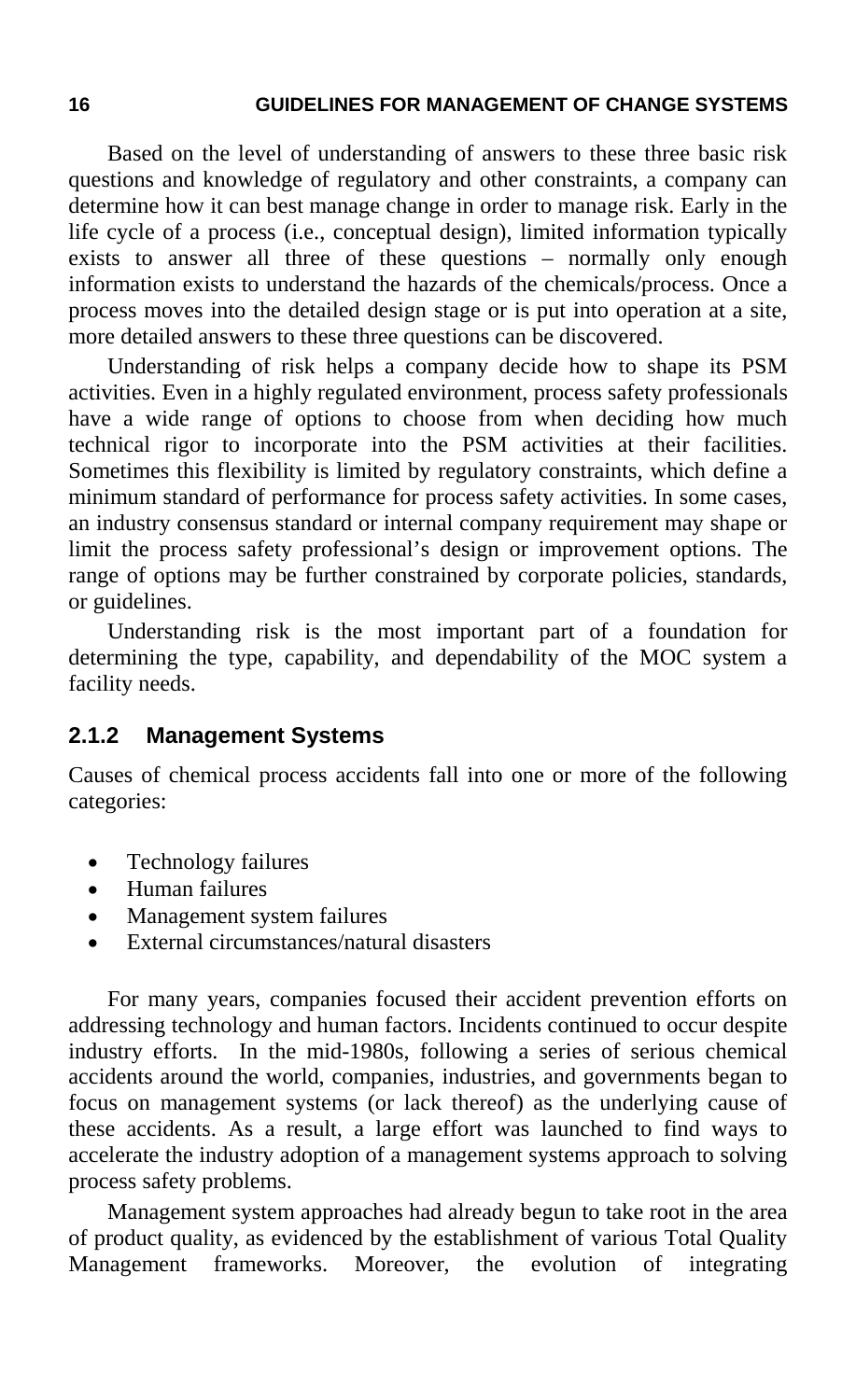manufacturing excellence into the business model has helped focus attention on boosting PSM performance.

A management system is a framework for getting work done in a dependable way over a long time. In the U.S., the introduction of these approaches prompted companies to initiate somewhat fragmented hazard analysis and equipment integrity efforts. Eventually, companies realized that an integrated management systems approach might be useful in focusing future accident prevention activities.

Management systems need to address certain issues in order to be comprehensive and dependable. Table 2.1 lists important issues that should be addressed in any management system. A PSM system that focuses on work activities to prevent, prepare for, mitigate, or respond to accidental releases should also address these issues – either in each individual PSM element [e.g., roles and responsibilities in an MOC or process hazard analysis (PHA written program] or in a single PSM element (e.g., auditing issues are all contained in the auditing element).

Whether designing or reconfiguring individual elements or the entire PSM system, the items in Table 2.1 should be used to ensure that the management systems issues that are essential for success are being addressed.

Because of the breadth and complexity of the activities within their scope, PSM systems are typically broken down into a layered hierarchy. The most basic level within a PSM system is the element. *MOC is an element within the CCPS RBPS system structure.* A written program for MOC should address all of the components in Table 2.1.

#### **TABLE 2.1. Important Issues to Address in a Process Safety Management System**

- Purpose and scope
- Personnel roles and responsibilities
- Tasks and procedures
- Necessary input information
- Anticipated results and work products
- Personnel qualifications and training
- Activity triggers, desired schedule, and deadlines
- Resources and tools needed
- Continuous improvement
- Management review
- Auditing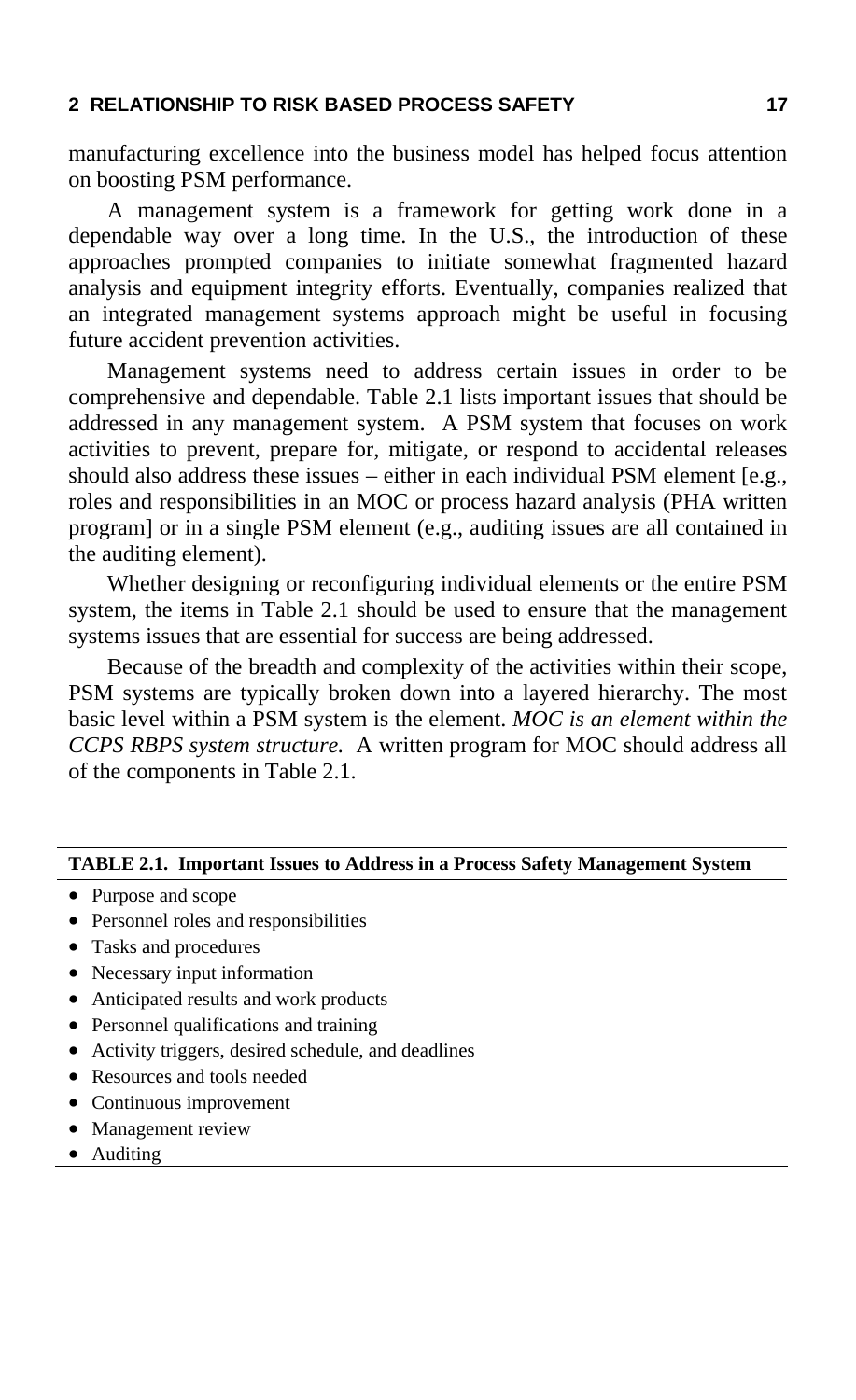#### **2.1.3 Life Cycles of Processes and Management Systems**

Physical processes have life cycles consisting of several stages: conceptual design, research and development, detailed engineering design, procurement, construction, startup, normal operation, maintenance and turnarounds, and decommissioning. The names, numbers, and sequence of life-cycle stages vary across industries and companies; no commonly accepted set of descriptors exists. *MOC is an important activity in each life-cycle stage.* For simplicity, in this book CCPS chooses to use the following definitions for life-cycle stages:

- Process development Operating lifetime
- 
- Construction and startup Decommissioning
- 
- Detailed design Extended shutdowns
	-

Like physical processes, management systems also experience life-cycle stages, even if a company does not explicitly recognize such stages. Thus, management systems should also be carefully designed, built, started up, operated, maintained, and eventually shut down or decommissioned.

#### **2.1.4 Responses to Management System Problems**

As PSM systems operate, they occasionally become defective, less effective, or fall into disuse. Facility management will typically diagnose and control the performance of its PSM system using a variety of means and sources of information. One typical approach is the use of an audit, whereby independent personnel evaluate the PSM activities to determine whether the PSM system is adequate and is being implemented in a dependable fashion. These audits can be resource-intensive and are typically performed at one- to three-year intervals. In between these audits, management is increasingly using metrics to monitor the PSM system on a more real-time basis.

PSM systems or elements that are found to be nonconforming (typically via PSM audits) − or even worse, chronically deficient − require correction. Companies that are fortunate enough to have PSM systems that run relatively problem-free still search for ways to improve their systems. *MOC is typically a very active management practice. Many companies focus a lot of attention on auditing and improving MOC systems.* 

To help structure the discussion of PSM (or MOC) improvement, the following terms are defined below: performance, efficiency, effectiveness, and improvement.

*Performance* is reflected by the success with which the PSM/MOC work products from a specific PSM/MOC activity meet the company-defined standard for quality, thoroughness, and timeliness. PSM/MOC performance can be measured by outcome-oriented event indicators (e.g., incident rates) or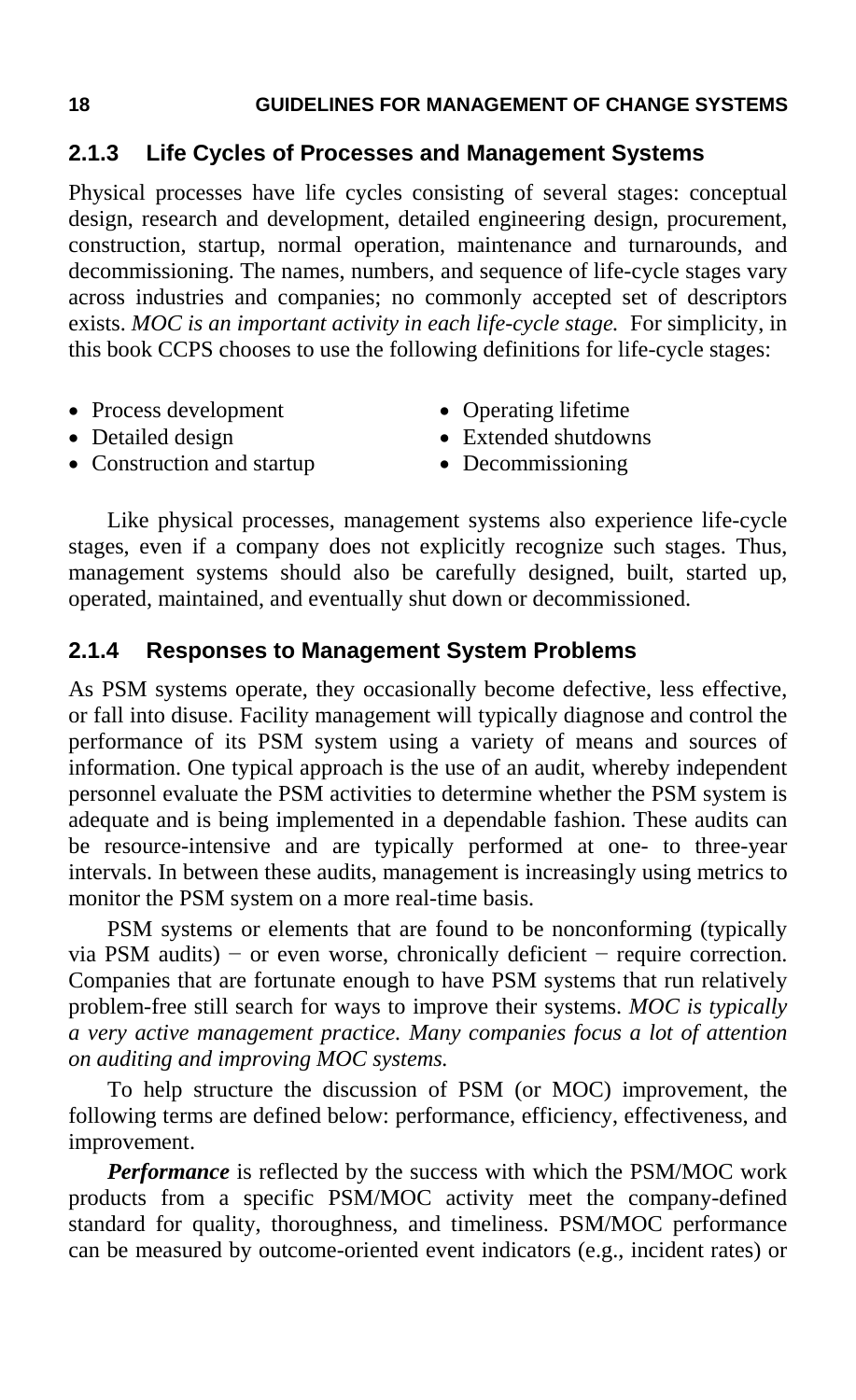process-related leading indicators (e.g., rate of improperly performed MOC activities).

On a company level, event indicators may be sufficient to provide an idea of where the company is going with respect to process safety; however, their power to discriminate and diagnose is limited. But on a site or process level, these statistics are not enough to help a company determine how close to the edge it is and where improvements need to be made. On the local level, PSM/MOC element leading indicators are one of the few ways that show promise in helping companies monitor the risk-health of their facilities.

*Efficiency* is reflected by the amount of resources used to create the desired PSM work product. Typically, resources are expressed in monetary terms or in terms of time spent in creating the work product. An adequate work product that costs less to make than it did last year is said to have been created more efficiently.

*Effectiveness*, therefore, is defined as the functional combination of performance and efficiency:

#### **Effectiveness = function of [Performance & Efficiency]**

To improve PSM/MOC effectiveness, a company can attempt one or more of the following:

- Achieve better results with no increase in costs
- Reduce costs while maintaining the same level of performance
- Improve performance and increase efficiency at the same time

*Improvement* efforts can address performance issues, efficiency issues, or both. Continuous improvement implies that the improvement activity is accomplished on a more regular, rather than episodic, basis. Thus, continuous improvement in PSM/MOC effectiveness must embody (1) regular, consistent activities and (2) tangible, positive changes in performance, efficiency, or both.

The following sections describe the RBPS system and the MOC system hierarchy.

#### **2.2 OVERVIEW OF THE RBPS SYSTEM**

An RBPS system addresses four accident operation pillars: (1) committing to process safety, (2) understanding hazards and evaluating risk, (3) managing risk, and (4) learning from experience. To manage risk, facilities focus on three aspects: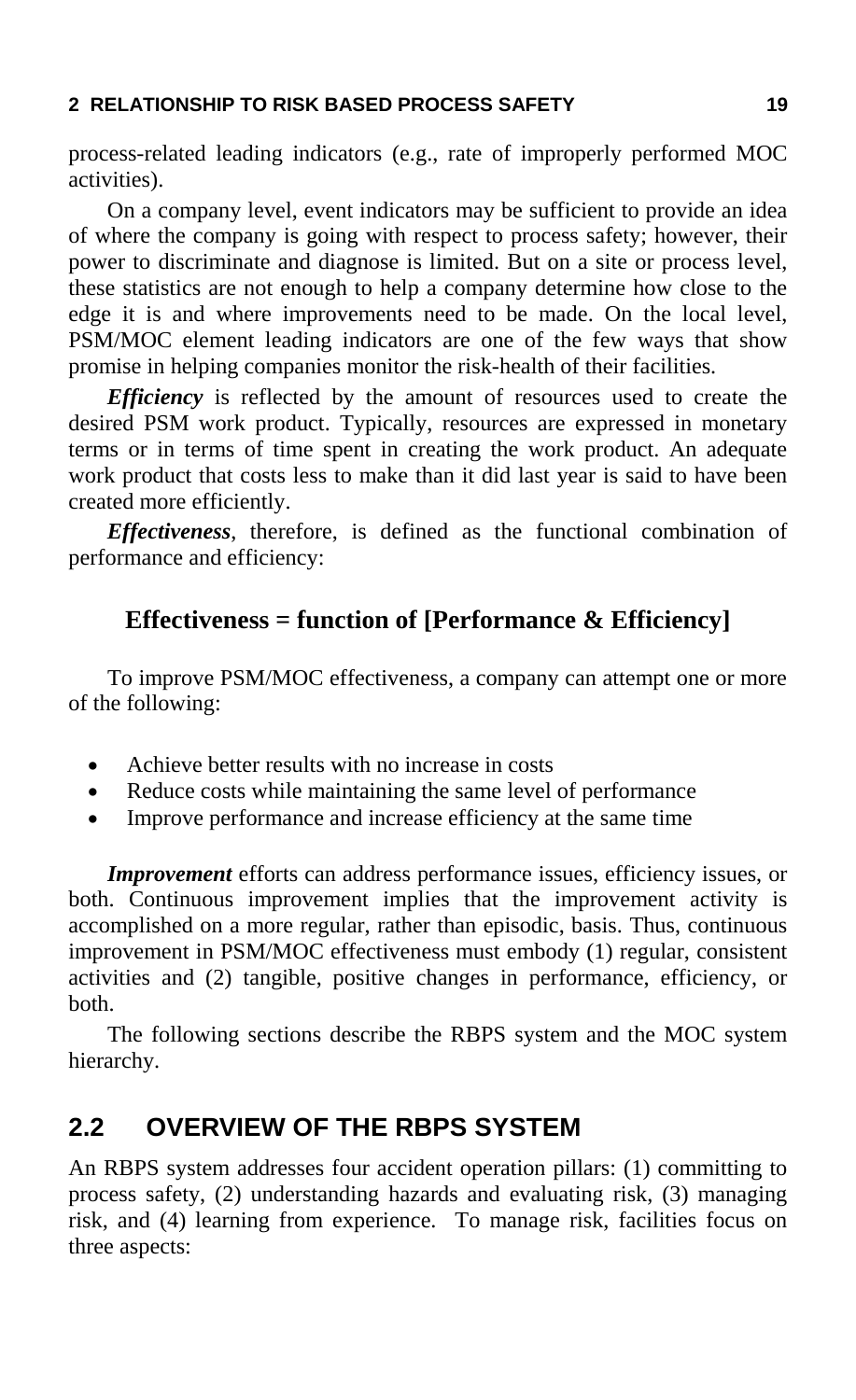- Disciplined operation and maintenance of processes that pose residual risk and their associated protective systems
- Controlling changes to those processes and protective systems to avoid inadvertent risk increases
- Preparing for, responding to, and managing incidents that do occur

Efforts to control change-induced risk revolve around two RBPS elements: management of change and operational readiness. This section covers the attributes of an effective MOC system.

#### **2.2.1 Risk Based Process Safety Management System Approach**

RBPS is founded on the principle that appropriate levels of detail and rigor in process safety practices should be premised on the following three factors:

- Current understanding of the risk of the processes on which the process safety practices are focused
- Level of demand for the process safety activity (e.g., the number of changes that need review per month) and the sustainable resources available to support implementation over the life of the facility
- Existing company culture within which the process safety practices will be implemented

In this risk-based, layered approach, the right level of practices can be designed and implemented in a way that (1) optimizes PSM performance, efficiency, and effectiveness and (2) avoids gaps, inconsistencies, overwork, underwork, and associated process safety risks and economic risks.

Process safety professionals may have a wide range of options to choose from when deciding how much technical rigor to incorporate into their company/facility PSM activities. Sometimes this flexibility is limited by regulatory constraints, which define a minimum standard for pursuit of the process safety activity. In some cases, an industry consensus standard or internal company requirement may shape or limit a company's MOC system design/improvement options.

In either case, these requirements may be written in a prescriptive form or in a performance-based fashion. Prescriptive requirements state precisely how the process safety activity is to be conducted and what the activity is to produce. Performance-based requirements are more flexible because they specify only what is to be accomplished and leave the method for generating the desired results up to the company/facility or the process safety professional in charge of the activity.

A main focus of the RBPS approach is to help process safety professionals build and operate more effective PSM systems by providing guidance on how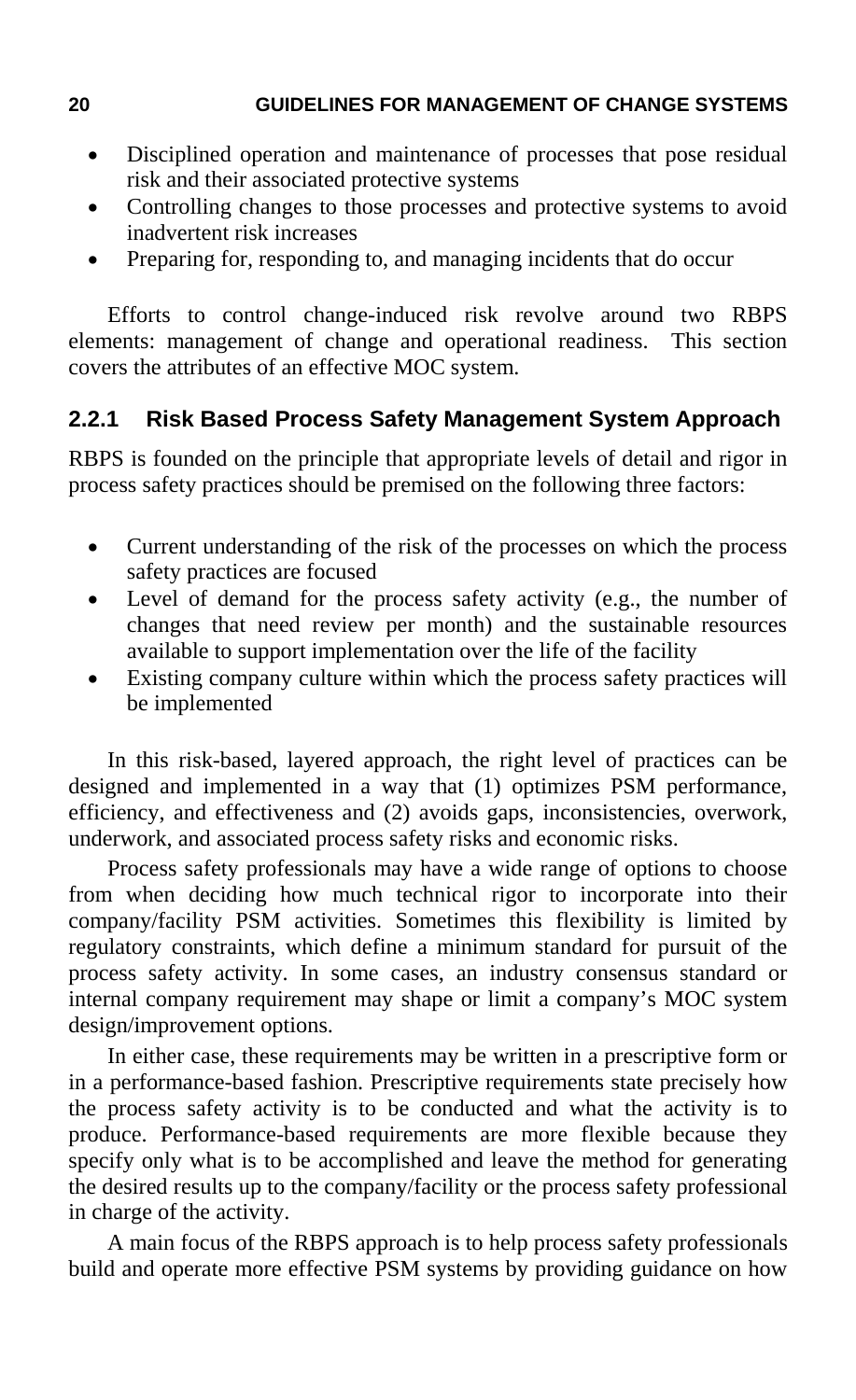to design or improve a specific process safety activity so that the energy put into the activity is sufficient to meet the anticipated needs for that activity. In this way, limited company resources can be focused elsewhere to generate improved safety and economic performance.

Higher-risk situations usually require a more formal and thorough implementation of an MOC protocol (e.g., a detailed written program that specifies exactly how changes are identified, reviewed, and managed). Companies having lower-risk situations may appropriately decide to manage changes in a less rigorous fashion (e.g., a general policy about managing changes implemented by trained key employees using informal practices).

Facilities that experience high demand for managing changes may need greater specificity in the MOC procedure and greater allocation of personnel resources to fulfill the defined roles and responsibilities. Lower-demand situations allow facilities to operate an MOC protocol with greater flexibility.

Facilities with sound safety cultures generally have MOC procedures that are more performance based, allowing trained employees to use good judgment when managing changes in an agile system. Facilities with an evolving or uncertain safety culture generally require more prescriptive MOC procedures, more frequent training, and stronger command and control management system features to ensure disciplined MOC implementation.

#### **2.2.2 Risk Based Process Safety Elements**

Table 2.2 lists the elements in the CCPS RBPS model.<sup>8</sup>

#### **2.2.3 RBPS System Design Hierarchy**

The level of rigor that any particular company or facility applies to establishing or improving an MOC system should be based on the RBPS criteria: perceived hazard/risk, demand for resources, and culture. The following sections provide an overview of MOC practices that are in use in industry today. Increasingly greater detail is provided as one goes deeper into the MOC element structure given in the RBPS guidelines book (summarized in Appendix B of this guideline), which is organized as follows:

- *Element* (e.g., management of change)
- *Key Principle* (e.g., identify potential change situations)
- *Essential Feature* (e.g., all sources of change are managed)
- **Possible Work Activity** (e.g., develop a list of areas to which MOC applies)
- **Implementation Options** (e.g., an MOC coverage list is maintained and communicated)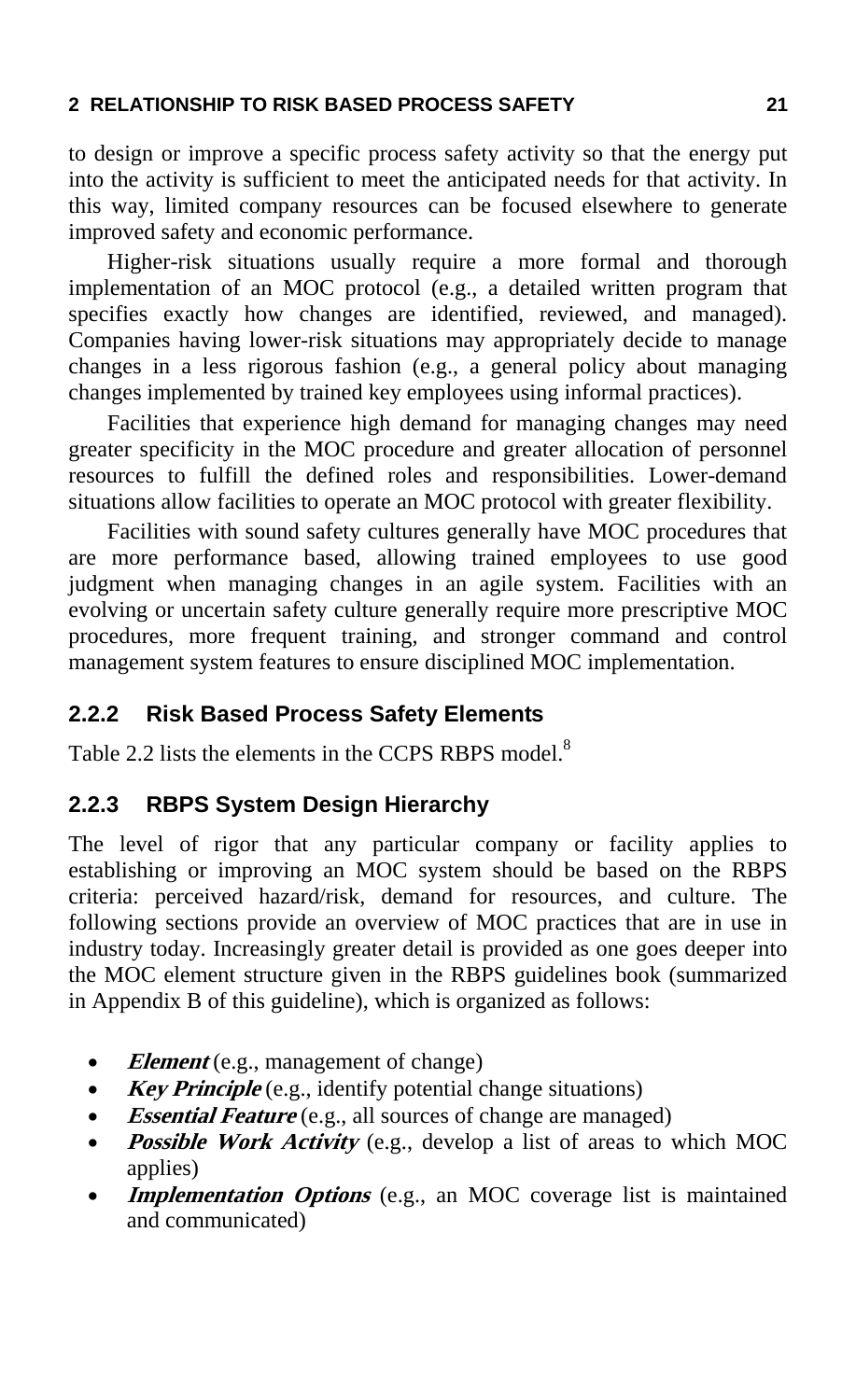| <b>TABLE 2.2. CCPS Risk Based Process Safety Elements</b> |  |  |  |
|-----------------------------------------------------------|--|--|--|
| <b>Commit to Process Safety</b>                           |  |  |  |
| 1. Process Safety Culture                                 |  |  |  |
| 2. Compliance with Standards                              |  |  |  |
| 3. Process Safety Competency                              |  |  |  |
| 4. Workforce Involvement                                  |  |  |  |
| 5. Stakeholder Outreach                                   |  |  |  |
| <b>Understand Hazards and Evaluate Risk</b>               |  |  |  |
| Process Knowledge Management<br>6.                        |  |  |  |
| Hazard Identification and Risk Analysis<br>7.             |  |  |  |
| Manage Risk                                               |  |  |  |
| 8. Operating Procedures                                   |  |  |  |
| 9. Training and Performance                               |  |  |  |
| 10. Safe Work Practices                                   |  |  |  |
| 11. Asset Integrity and Reliability                       |  |  |  |
| 12. Contractor Management                                 |  |  |  |
| 13. Management of Change                                  |  |  |  |
| 14. Operational Readiness                                 |  |  |  |
| 15. Conduct of Operations                                 |  |  |  |
| 16. Emergency Management                                  |  |  |  |
| Learn from Experience                                     |  |  |  |
| 17. Incident Investigation                                |  |  |  |
| 18. Measurement and Metrics                               |  |  |  |
| 19. Auditing                                              |  |  |  |
| 20. Management Review and Continuous Improvement          |  |  |  |

The following section discusses only the MOC key principles and essential features. Additional details about possible work activities are provided in Chapter 15 of the *RBPS Guidelines* and in Appendix B of this book.

#### **2.2.4 Key Principles and Essential Features of MOC Systems**

A company should address the following MOC key principles:

- Maintain a dependable MOC practice
- Identify potential change situations
- Evaluate possible impacts
- Decide whether to allow the change
- Complete follow-up activities

Section 2.1 of this guideline defines the generic requirements of a management system (roles and responsibilities, scope, task procedures, etc.).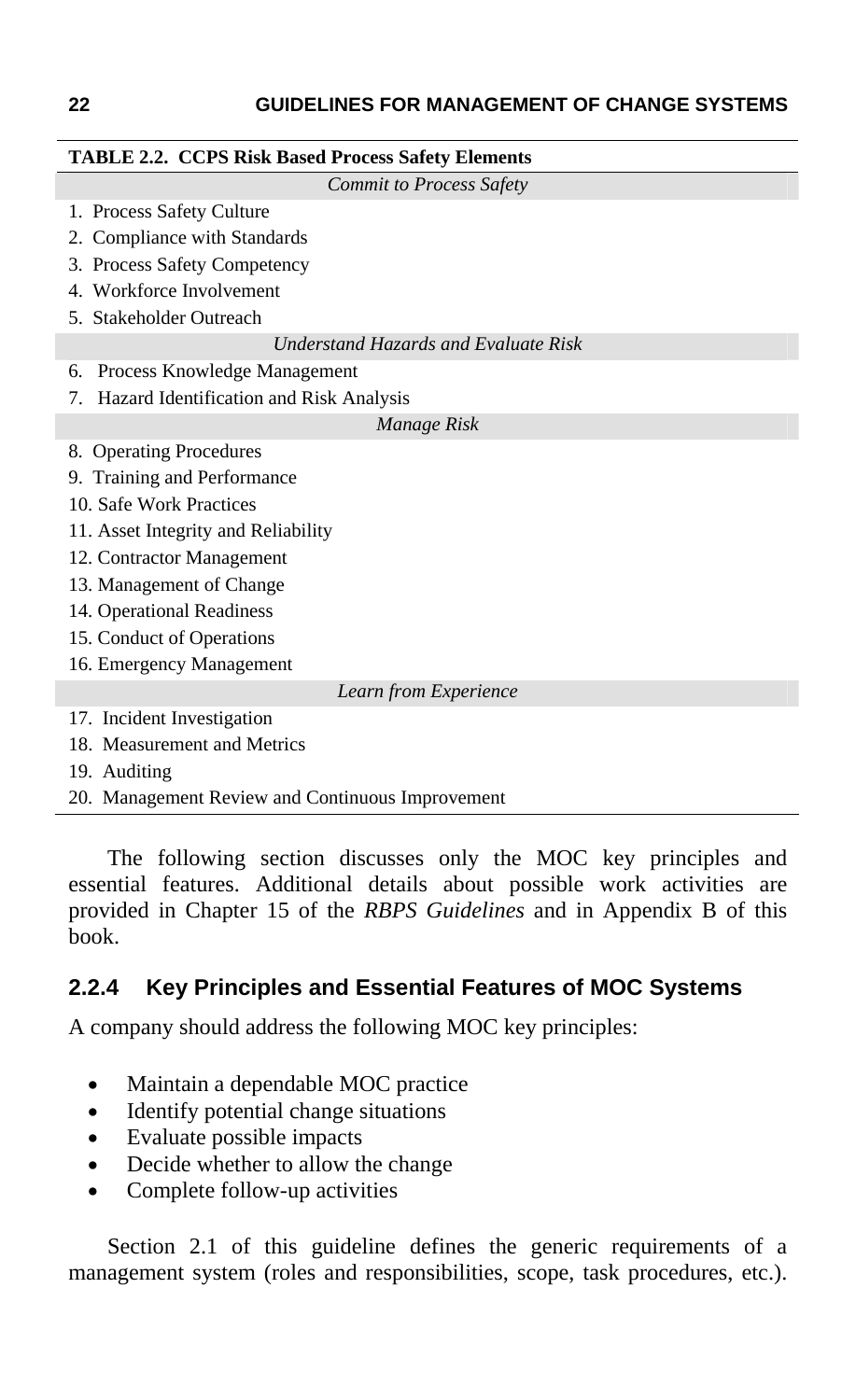Readers should keep these requirements in mind as they seek to implement a comprehensive MOC system in a risk-appropriate fashion. Some facilities may decide to implement an MOC system at the key principle level of rigor. Other facilities may decide that greater rigor is required, and they explicitly implement the essential features for each key principle by identifying effective work activities to accomplish each essential feature in the MOC system. Following is a brief description of each of the MOC key principles and a list of the essential features that support each key principle.

#### *Maintain a Dependable MOC Practice*

If a PSM activity is important enough to have been identified as something that should be done, then it is likely that the company/facility will want the activity to be performed in a fashion that is consistent over the life of the facility. In order for an MOC practice that applies to a variety of people and situations to be executed dependably throughout a facility, the following essential features should be considered:

- Establish consistent implementation
- Involve competent personnel
- Keep MOC practices effective

#### *Identify Potential Change Situations*

Modifications cannot be evaluated unless they are known. Companies/ facilities should implement effective means of identifying the types of modifications that are anticipated and the sources/initiators of these modifications. In order for an MOC system to address all potentially significant change situations, the following essential features should be considered:

- Define the scope of the MOC system
- Manage all sources of change

#### *Evaluate Possible Impacts*

Once potential change situations are identified, they can be evaluated using an appropriate level of scrutiny to determine whether the change introduces a new hazard or exacerbates the risk of an existing one. In order for companies/ facilities to adopt and implement appropriate review protocols for relevant change types, the following essential features should be considered:

- Provide appropriate input information to manage changes
- Apply appropriate technical rigor for the MOC review process
- Ensure that MOC reviewers have the appropriate expertise and tools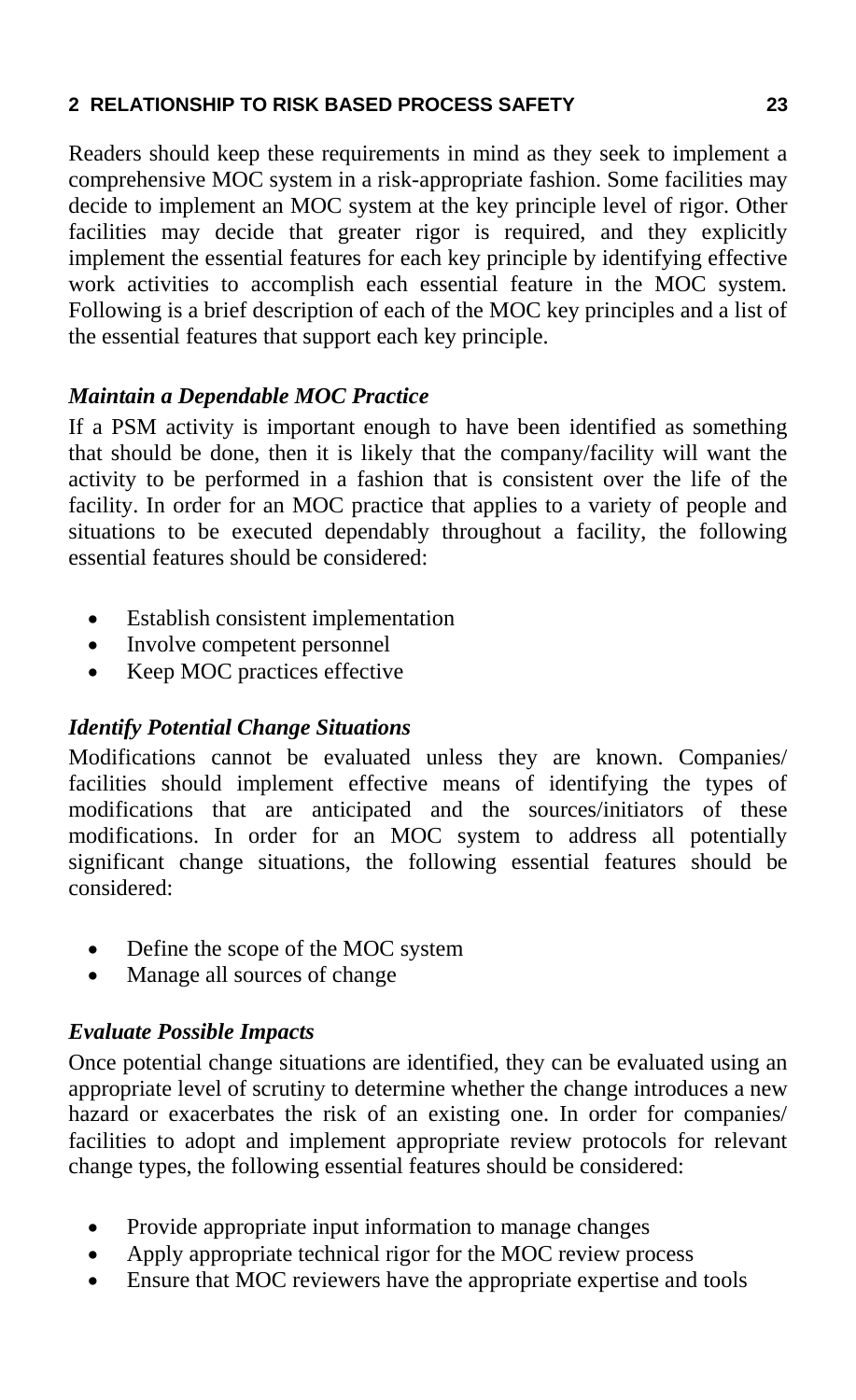#### *Decide Whether to Allow the Change*

Once a change has been reviewed and the hazard/risk evaluated, management can decide whether to (1) approve the change for implementation as requested and thus accept any associated risk, (2) require amendment to the change request or the implementation process, (3) require that a more rigorous hazard evaluation be conducted, or (4) deny the change request. In order for companies/facilities to adopt and implement appropriate MOC approval protocols, the following essential features should be considered:

- Authorize changes
- Ensure that change authorizers address important issues

#### *Complete Follow-up Activities*

Once a change is authorized, it is released for implementation. Typically, the execution of a change is performed via work practices under other RBPS elements (e.g., mechanical integrity, operating procedures, safe work practices) by facility personnel or contractors involved in design, engineering, construction, operation, or maintenance. Prior to startup of the change (i.e., exposure of personnel to the modified situation, which could create new hazards or increase risk), certain activities may be required by the MOC procedure or the reviewers/authorizers (e.g., update process drawings, train affected personnel, implement required risk control measures).

Sometimes action items may be deferred until after startup; these items should be minimized and carefully tracked to completion to avoid potential failure to implement them. In order for companies/facilities to ensure that approved changes are properly followed up on, the following essential features should be considered:

- Update records
- Communicate changes to personnel
- Enact risk control measures
- Maintain MOC records

Chapters 3 and 4 of this book provide insights into how to design and develop an MOC system containing work activities to address each of the key principles and essential features mentioned above. Chapter 5 addresses how to diagnose and correct a seriously defective MOC system. Chapter 6 addresses how to improve the effectiveness of an existing, mature MOC system.

Note: The possible work activities, implementation options, and effectiveness improvement ideas found in the RBPS guidelines book and in the MOC system design tool described in Appendix B of this book may not be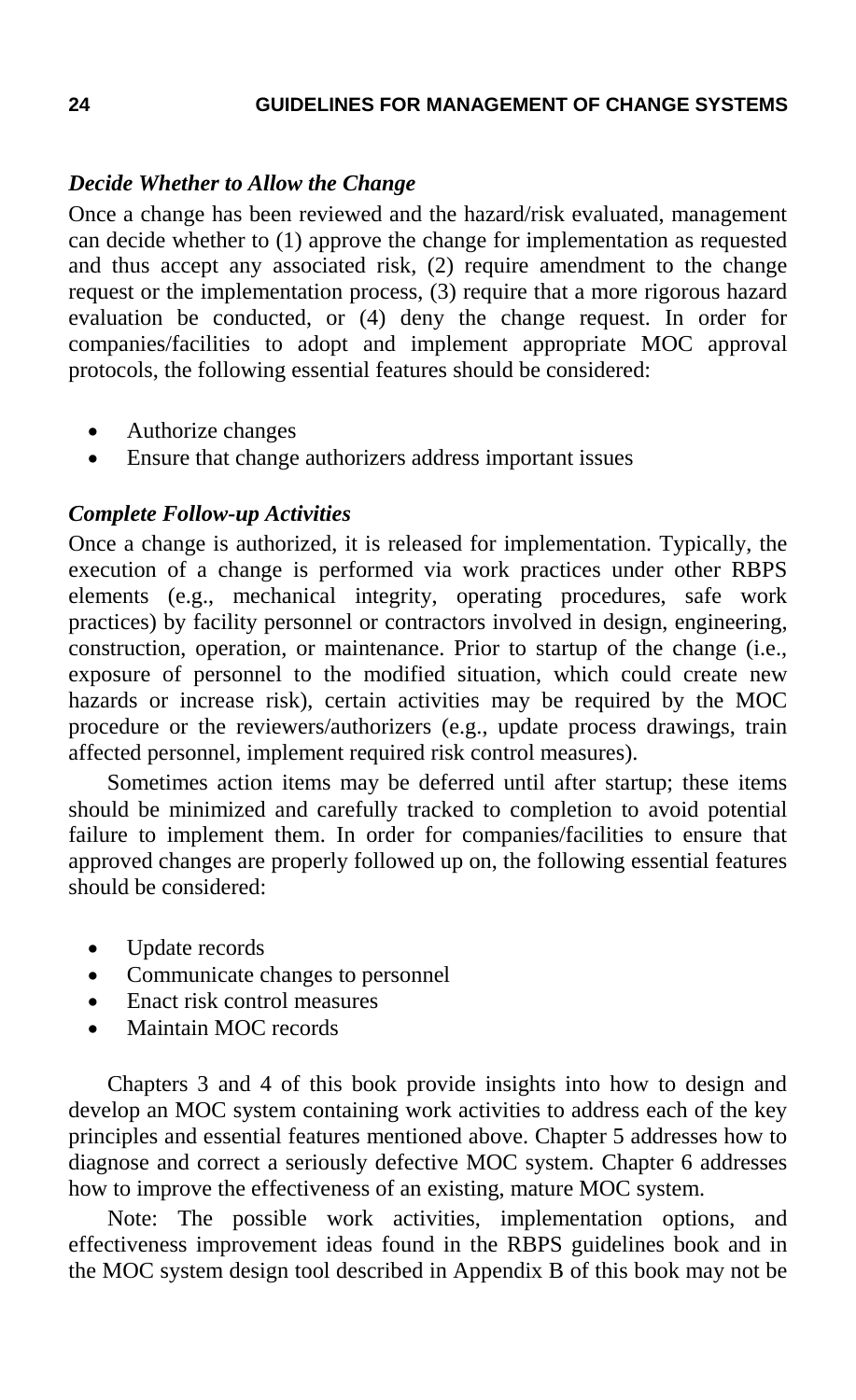appropriate for every situation. Management should evaluate its own circumstances and determine the extent to which these activities are appropriate.

#### **2.2.5 Interaction among MOC and Other RBPS Elements**

The MOC system interacts with many other PSM elements because it is the day-to-day risk "watchdog." Many elements provide inputs to the MOC system, and the MOC system provides work products or action item requirements that will be executed by other RBPS elements as a result of authorized change requests. Table 2.3 lists the interactions that the MOC system typically has with other RBPS elements.

In addition, the MOC element may interact with other non-PSM management systems. For example, some companies may use their PSM MOC system as a way to manage changes unrelated to process safety issues (e.g., security, environmental, quality). In addition, depending upon the lifecycle stage at which changes are managed, the MOC system may interact with other systems or activities, such as project management, budgeting, and product development.